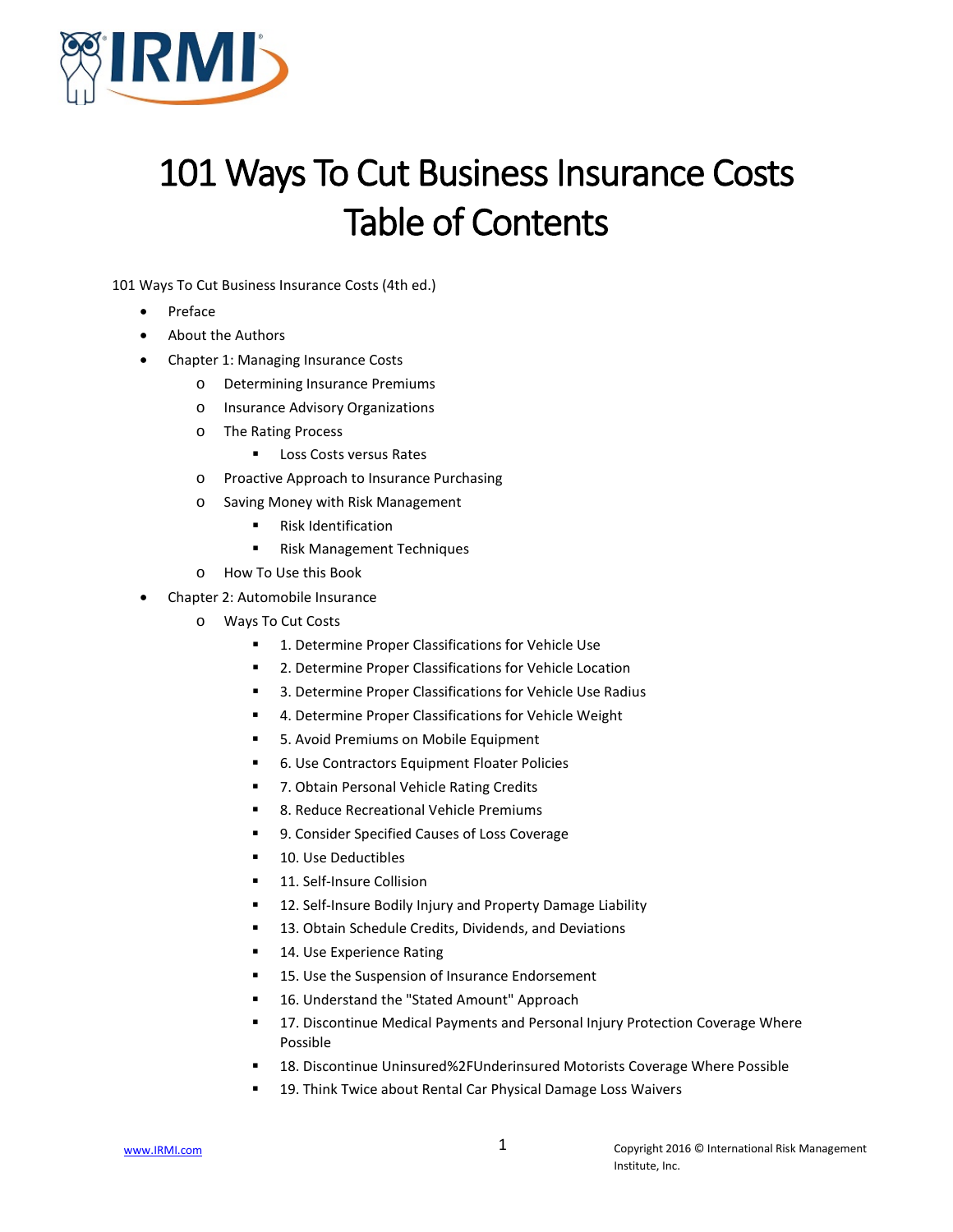- 20. Reject Accident and Health Coverages on Rental Cars
- o For Further Research and Study
- Chapter 3: Commercial General Liability Insurance
	- o Personal and Advertising Injury Coverage
	- o Medical Payments Coverage
	- o Classifications and Rating
	- o Ways To Cut Costs
		- 21. Use Proper Classifications
		- **22. Use Lessor's Risk Only Classification**
		- 23. Delete Nonapplicable Exposures
		- **24. Apply the Executive Officer Payroll Limitation**
		- 25. Look Twice at Intercompany Sales
		- 26. Obtain Schedule Credit%2FDividends
		- **27. Use Deductibles**
		- 28. Negotiate Premium Credits for Coverage Limitations
		- 29. Use Experience Rating
		- 30. Drop Medical Payments Coverage
		- 31. Obtain Insurance Certificates from Contractors
	- o For Further Research and Study
- Chapter 4: Umbrella Liability Insurance
	- o Coverage
	- o Ways To Cut Costs
		- 32. Consider Alternative Primary Limits and Obtain Quotes for Buffer Layers
		- 33. Obtain Competitive Pricing
		- 34. Submit Well-Prepared Specifications
		- 35. Determine the Premium Basis
		- 36. Select Reasonable Umbrella Limits
		- 37. Provide for Automatic Extensions
		- **38. Use Care with Adjustable Rate Policies**
	- o For Further Research and Study
- Chapter 5: Workers Compensation
	- o The Workers Compensation System
	- o The Workers Compensation Policy
	- o Workers Compensation Rating
	- o Workers Compensation Classification
		- Review Current Classification s and Look for Alternatives
		- **■** Workers Compensation Manuals
	- o Other Key Factors Influencing Workers Compensation Costs
		- **Experience Rating**
		- **Risk Control**
		- Claims
		- **Risk Financing**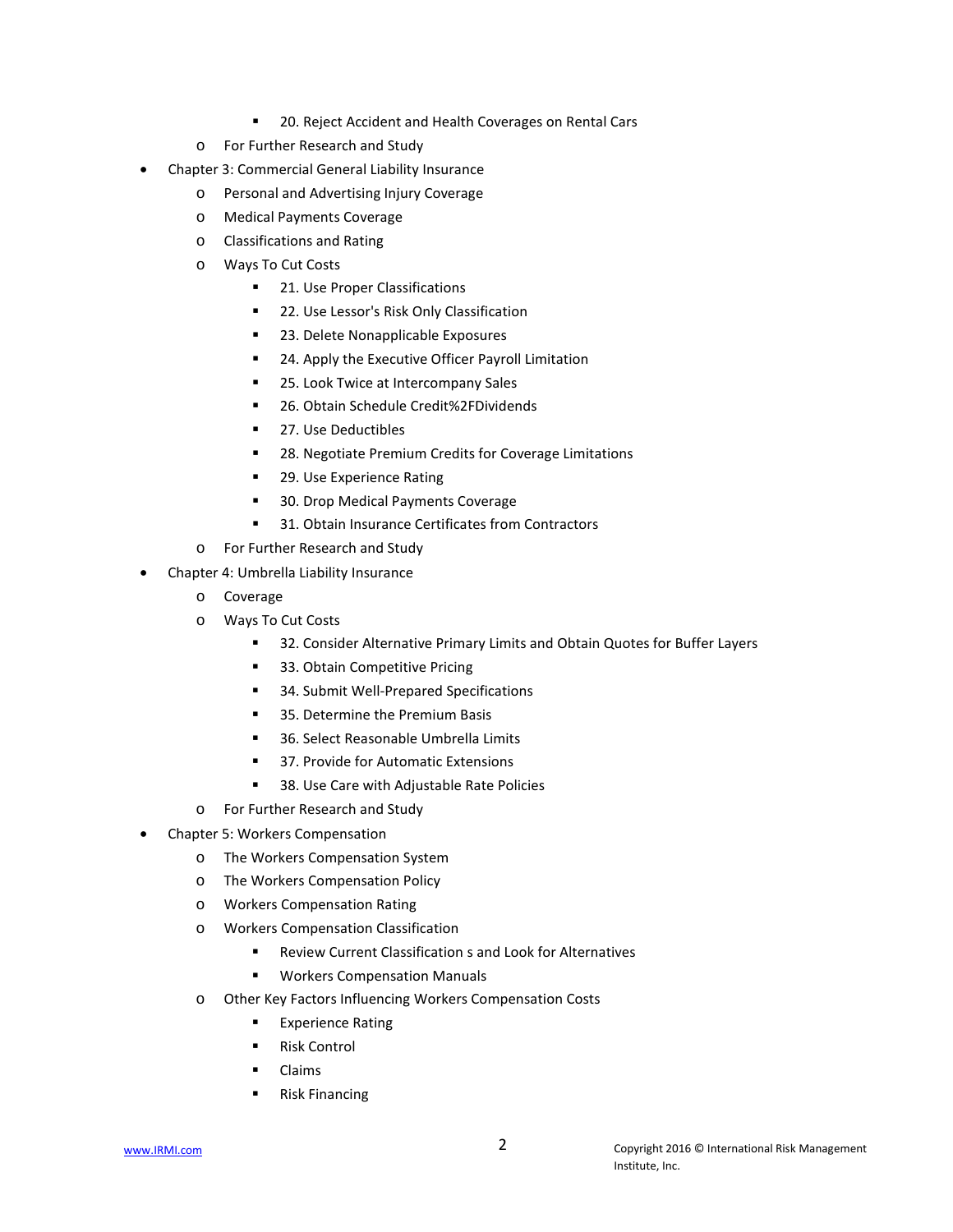- o Ways To Cut Costs
	- 39. Obtain Correct Classifications
	- 40. Verify Executive Officer Payroll Limitation
	- 41. Use a "First-Aid" Folder
	- 42. Consider a Deductible Plan
	- 43. Take Advantage of Dividends and Flexible Rates
- o For Further Research and Study
- Chapter 6: Workers Compensation Experience Rating
	- o Experience Rating Overview
	- o Experience Rating Period and Eligibility
	- o Ways To Cut Costs
		- **44. Review Reserves**
		- 45. Prepare a Test Modifier
		- 46. Review Final Modifier
		- 47. Correct Calculation Errors
		- 48. Recognize the Effect of Ownership Changes on Experience Modifiers
	- o For Further Research and Study
- Chapter 7: Property Insurance
	- o Property Insurance Rating
		- **EXECUTE:** Characteristics of the Property
		- **Loss History**
		- **•** Coverage
		- **•** Deductibles
		- **E** Limits of Insurance
	- o Ways To Cut Costs
		- 49. Consider Higher Deductibles
		- 50. Obtain Coinsurance Credits
		- 51. Invest in Fire Loss Prevention
		- 52. Consider Underwriters Laboratory-Approved UL-90 Roofing
		- **53. Investigate Other Rate Credits and Surcharges**
		- 54. Use the Business Interruption Reporting Form
		- 55. Report Proper Builders Risk Values
	- o For Further Research and Study
- Chapter 8: Insurance Industry Relations
	- o Agent%2FBroker Compensation
	- o Arranging Coverage and Determining Premiums
	- o Ways To Cut Costs
		- 56. Choose a Knowledgeable Agent or Broker
		- 57. Use a Limited Number of Agencies%2FBrokerages
		- 58. Use a Written Scope of Engagement
		- **59. Maintain Communication**
		- 60. Know Your Underwriter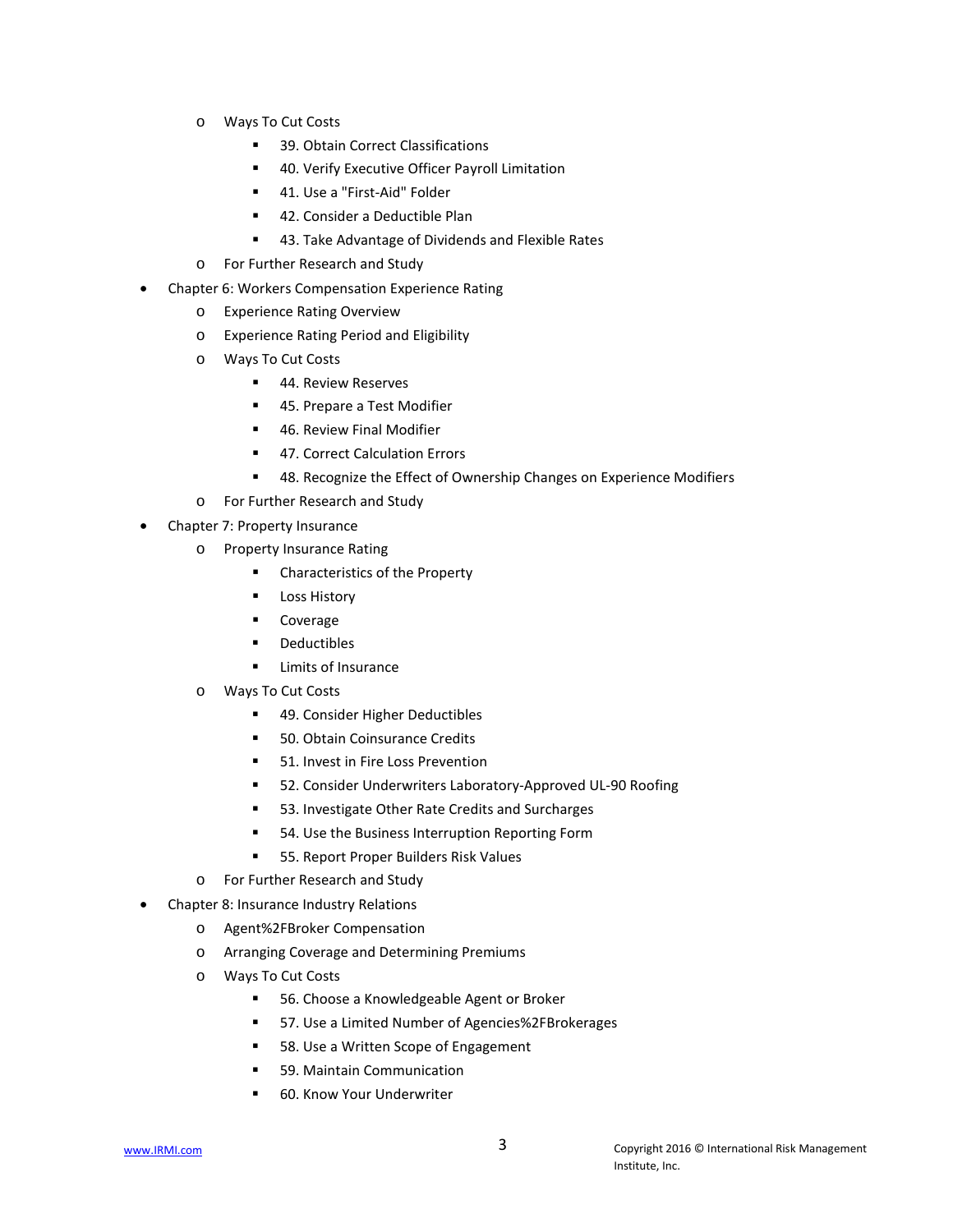- 61. Use Consultants
- o For Further Research and Study
- Chapter 9: Claims
	- o The Importance of Claim Reserves
		- Understanding Claim Reserves
		- **Reserve Realities**
	- o The Claims Adjusting Process
	- o Ways To Cut Costs
		- 62. Request Advance Payment of Property Claims
		- 63. Retain Public Adjusters for Large Property Losses
		- 64. Have Periodic Meetings with Insurance Company Adjusters
		- 65. Obtain the Right To Approve Workers Compensation and Liability Claims Payments
		- 66. Audit Claims Departments and Adjusting Firms
		- 67. Maintain Loss Records
		- 68. Manage Litigation Costs Aggressively
	- o For Further Research and Study
- Chapter 10: Risk Control
	- o Ways To Cut Costs--Preloss
		- 69. Obtain Senior Management Support for Risk Control
		- 70. Allocate Costs on a Loss-Sensitive Basis
		- 71. Involve Workers in the Safety and Risk Control Process
		- 72. Motivate Safe Work Habits with Incentives
		- 73. Use Prehire Measures To Control Claims
		- 74. Communicate with Workers before Injuries
		- **The Physis 15 Sepan** 75. Investigate "Near-Miss" Incidents
		- 76. Commission an Independent Safety Program Audit
	- o Ways To Cut Costs--Postloss
		- 77. Use Medical Bill Reviewers
		- 78. Use Managed Care Arrangements
		- 79. Implement Visitation and Return-to-Work Programs
	- o For Further Research and Study
- Chapter 11: Risk Financing
	- o Importance of Insurance Cash Flow
	- o Rating Plans
	- o Ways To Cut Costs
		- 80. Carefully Select Retrospective Minimum and Maximum Factors
		- 81. Negotiate the Agent's Commission Outside the Rating Plan
		- 82. Negotiate Other Retrospective Rating Factors
		- 83. Explore a "Paid Loss" Retrospective Rating Plan
		- 84. Consider Other Cash Flow Programs
		- 85. Examine the Self-Insurance%2FCaptive Option
		- **86. Consider Alternative Risk Financing Facilities**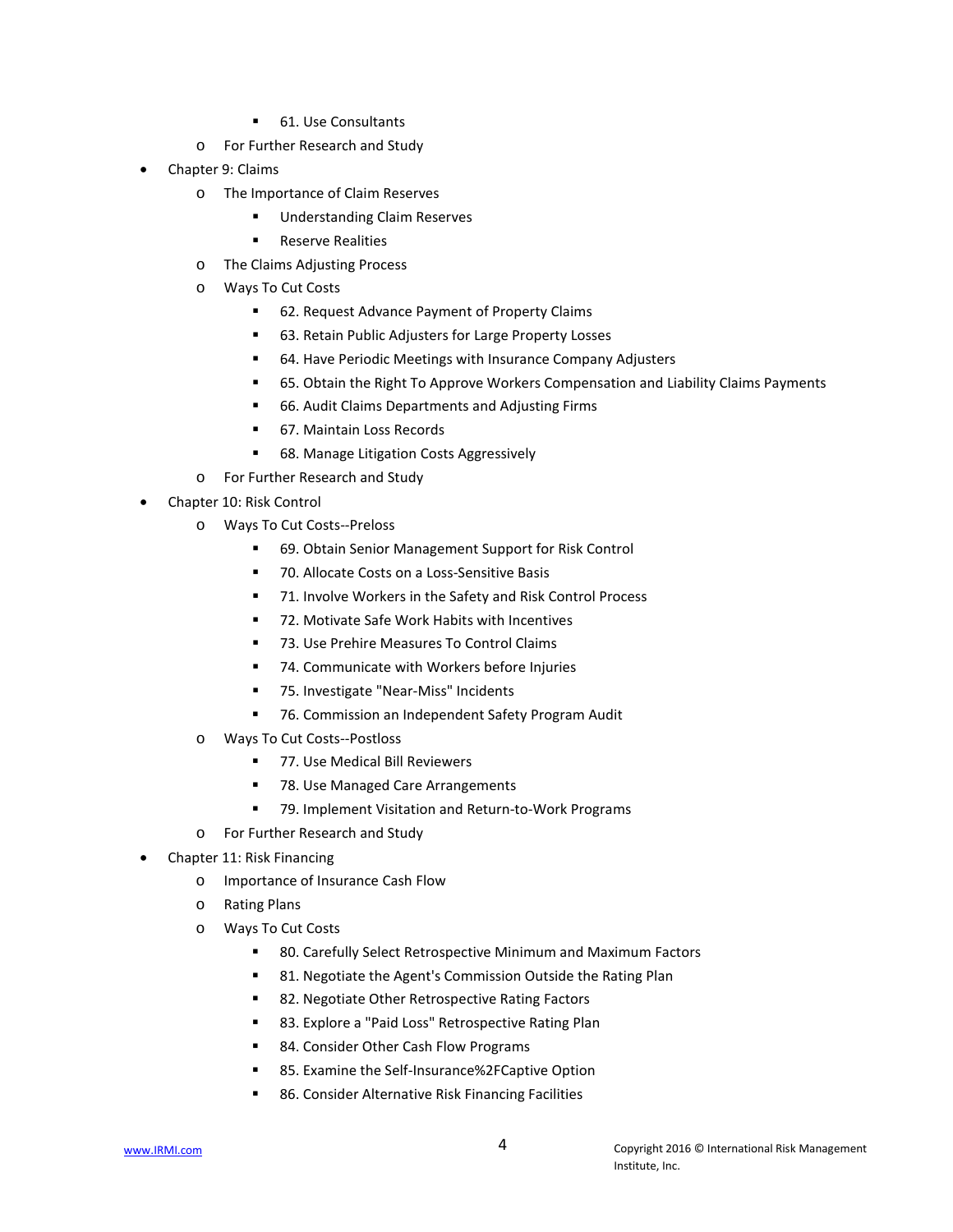- o For Further Research and Study
- Chapter 12: Saving with Competitive Proposals
	- o To Shop or Not To Shop
	- o Bidding Methods
	- o Ways To Cut Costs
		- 87. Don't Bid Too Frequently
		- 88. Allocate Insurers to the Agents%2FBrokers
		- 89. Allow Adequate Time To Secure Proposals
		- 90. Provide Adequate Information
		- 91. Don't Bid "Excess and Surplus Lines" Coverages Among Agents
	- o For Further Research and Study
- Chapter 13: General Recommendations
	- o Insurance Cycles
	- o Ways To Cut Costs
		- 92. Consolidate Effective Dates
		- 93. Maximize Purchasing Power with One Insurer
		- 94. Buy Package Policies
		- 95. Consider Multiyear, Noncancellable Policies
		- 96. Prepare or Verify Premium Audits
		- **97. Defer Premiums**
		- 98. Develop a Comprehensive Insurance Database
		- 99. Prepare Early for Renewals
		- **100. Hire a Risk Manager**
		- **101. Implement Contractual Risk Transfer Programs**
	- o For Further Research and Study
- Appendix A--A Dozen Important Coverage Considerations
	- o Coordinate Liability Policies
		- **EXECOORDINATE:** Coordinate Automobile and General Liability
		- **EXECOORDINATE COVERGER Triggers**
		- Coordinate Primary and Umbrella Coverage
	- o Beware of Joint Venture Liability
	- o Schedule All Insureds, Comply with Additional Insured Requirements
		- **•** Don't Overlook Additional Insured Requirements
	- o Report Acquisitions
		- Consider the Implications in Advance
	- o Promptly Report Potential Claims
	- o Extend Notice of Cancellation
	- o Buy Adequate Policy Limits
		- **Exercise Liability Limits**
		- Report Adequate Property Values
	- o Review Property Valuation Clauses
	- o Buy "All Risks" Property Insurance